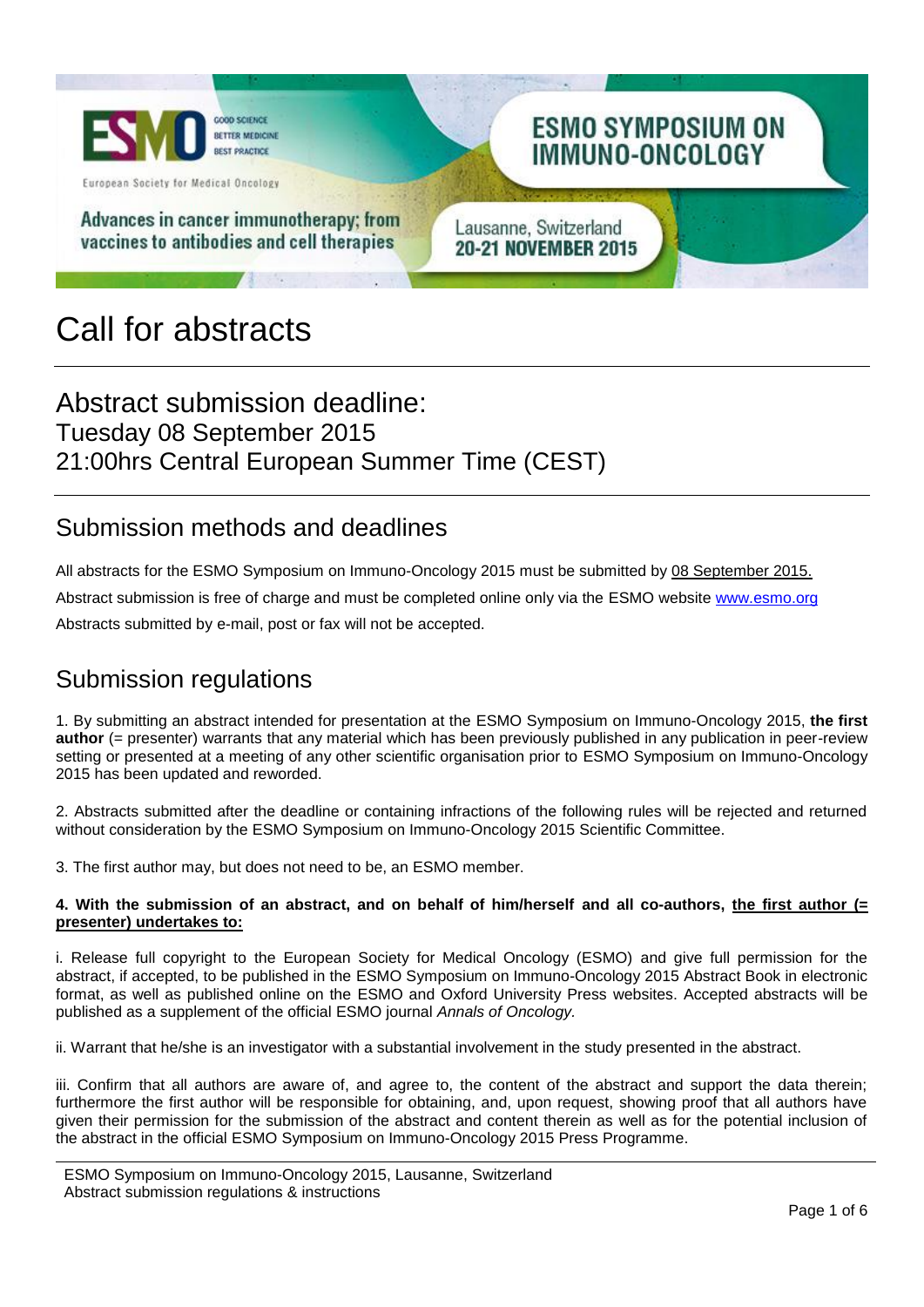iv. Accept responsibility for the accuracy and confidentiality (see corresponding section) of the submitted abstract.

v. Indicate where applicable the number of trial protocol (NIH or European equivalent) and release date (when it was obtained).

vi. Acknowledge any editorial assistance in the writing of the abstract that was provided by a third party, providing the name of the writer and the company who provided this service.

vii. Declare if the study detailed in the abstract was funded by a pharmaceutical or biotech company or by a Foundation or academic group, and give the grant no. where applicable.

viii. Ensure that all authors identify any financial interest in products or processes involved in their research. This includes stock ownership, membership on an advisory board or board of directors, corporate-sponsored research, or other substantive relationships.

ix. Ensure that for all studies involving human or animal subjects, permission has been obtained from the relevant regulatory authority and that properly informed consent, where appropriate, has been given.

x. Certify that the study reported in the abstract will not be presented as such during the Symposium at any industryrelated Satellite symposia prior to its presentation during the official ESMO Symposium on Immuno-Oncology 2015 programme.

xi. Present his/her abstract if it is selected for presentation at ESMO Symposium on Immuno-Oncology 2015 as a Proffered Paper (oral) presentation or Poster.

xii. Indicate whether he/she agrees to participate in the official ESMO Symposium on Immuno-Oncology 2015 Press Programme if the abstract is selected for press coverage by the ESMO Symposium on Immuno-Oncology 2015 organisers, and guarantee that he/she is not subject to any restrictions by the institute he/she belongs to.

xiii. Indicate whether the abstract is submitted in association with an application for a travel grant.

xiv. Be the presenter and contact person for all correspondence concerning the abstract and to keep co-authors duly informed about its status. The first author may nominate a co-author to present an accepted abstract at the ESMO Symposium on Immuno-Oncology 2015 and or during the official Press Programme provided that the name of the replacement is submitted by E-mail to the organisers c/o the ESMO Congress Department [\(programme@esmo.org](mailto:programme@esmo.org) / ESMO Press Office [media@esmo.org\)](mailto:media@esmo.org) within 24 hours of outcome notification.

#### **5. Withdrawal of abstracts**

During the abstract submission process authors must indicate whether, in the event that the abstract is not selected for presentation during ESMO Symposium on Immuno-Oncology 2015 (Poster Discussion or Poster presentation), it is to be withdrawn from publication in the Abstract Book. If the abstract consequently is not selected for presentation during the Symposium and the author has selected this option, the abstract will be withdrawn from publication in the Abstract Book **without further recourse to the author.**

If the first author wishes to withdraw his/her abstract from ESMO Symposium on Immuno-Oncology 2015 after outcome notifications have been made available, he/she must submit a written request within 24 hours to the organisers c/o [programme@esmo.org.](mailto:programme@esmo.org) Any abstract withdrawal requests made after 24 hours cannot be assured of removal from the ESMO Symposium on Immuno-Oncology 2015 Abstract Book.

#### **6. No-show policy**

The abstract's **first author** (= presenter) who, without notice, is absent during the session when his/her abstract is presented will be barred from having abstracts accepted for the following ESMO Symposium on Immuno-Oncology.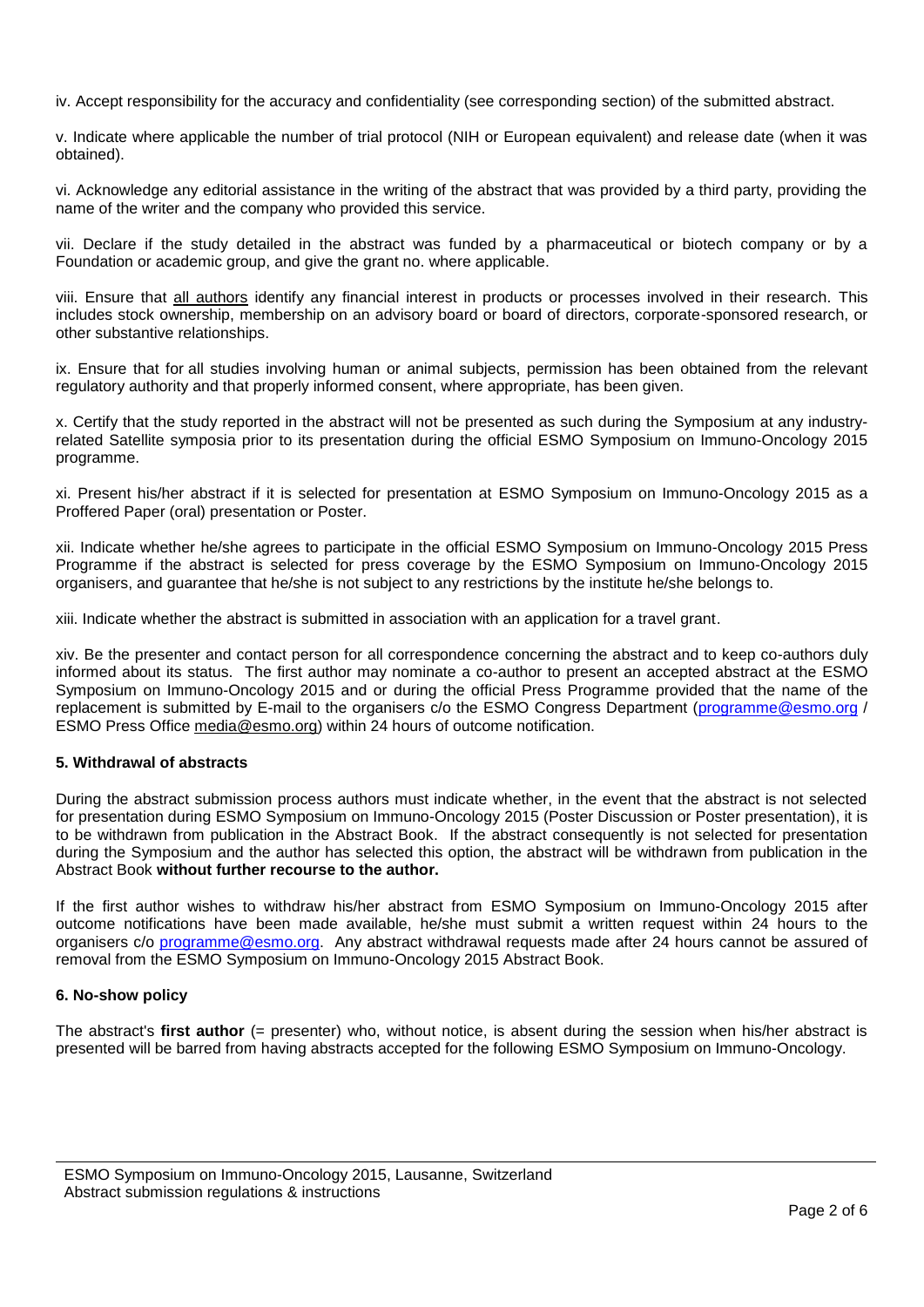### Submission instructions

- Each section of the online abstract submission system must be completed. Authors failing to give all information required in the online submission system will not have their abstract considered by the ESMO Symposium on Immuno-Oncology 2015 Scientific Committee.
- Once each step is completed, the author must go to the Preview and Finish section and click 'Finish Submission' in order to complete the process. Without clicking this option, the abstract will not be considered as submitted and will not be forwarded to the ESMO Symposium on Immuno-Oncology 2015 Scientific Committee for consideration.
- Abstracts should adequately describe research objectives and results. Each abstract should contain an introductory sentence indicating the purpose of the study, a brief description of pertinent methodological procedures, a summary of the new, unpublished results data and a statement of conclusions.
- The title of the abstract should include significant words that reflect the content of the abstract but not refer to the study results or conclusions.
- Commercial names may not be used in the title of the abstract. Compounds should be mentioned with the generic name in lower case. Commercial names are admitted in the text, with the ® symbol, and if in brackets following the generic name, i.e. 'generic (Commercial®)'. The ESMO Symposium on Immuno-Oncology 2015 Scientific Committee reserves the right to substitute commercial names with generic names where necessary without further recourse to the authors.
- Names of cooperative study groups should appear in the title, as they will not be reported in the author index.
- Abbreviations may be used in the title and text of abstracts if they are defined. Terms must be spelt out in full at its first mention and followed with the abbreviation in parentheses. Particular care should be taken to identify complex chemotherapeutic regimens.
- The character limit for all submitted abstracts is set at 2,000, excluding spaces. This limit includes characters entered in the title, abstract body and table fields (default of 225 characters per table) but not the author names and institutions.
- Illustrations are not permitted. One brief and clear table is accepted.
- The maximum number of authors allowed per abstract is limited to 10 (ten). Mailing addresses, academic degrees and professional positions such as Medical Director, CEO, CMO must NOT be mentioned.
- Authors must select the submission category of their abstract, however, the ESMO Symposium on Immuno-Oncology 2015 Scientific Committee reserves the right to re-categorise abstracts without further recourse to the authors.
- Authors must select their preferred choice of presentation: Poster Discussion or Poster presentation; however, the decision of the ESMO Symposium on Immuno-Oncology 2015 Scientific Committee will be final.
- Each abstract must be accompanied by a minimum of one and maximum of four keywords. The ESMO Symposium on Immuno-Oncology 2015 Scientific Committee reserves the right to assign different keywords without further recourse to the authors.
- The use of good English and proof-reading is essential. Once the abstract is submitted, online changes, corrections or rewording will not be possible. The ESMO Symposium on Immuno-Oncology 2015 Scientific Committee reserves the right to reject abstracts which are presented in poor English or to request an immediate revision by the first author.
- Supplementary data such as manuscripts will not be accepted or forwarded to the ESMO Symposium on Immuno-Oncology 2015 Scientific Committee.
- The first author (= presenter) must indicate if the abstract is submitted in association with an application for a travel grant.
- Abstracts on case reports will be rejected.

ESMO Symposium on Immuno-Oncology 2015, Lausanne, Switzerland Abstract submission regulations & instructions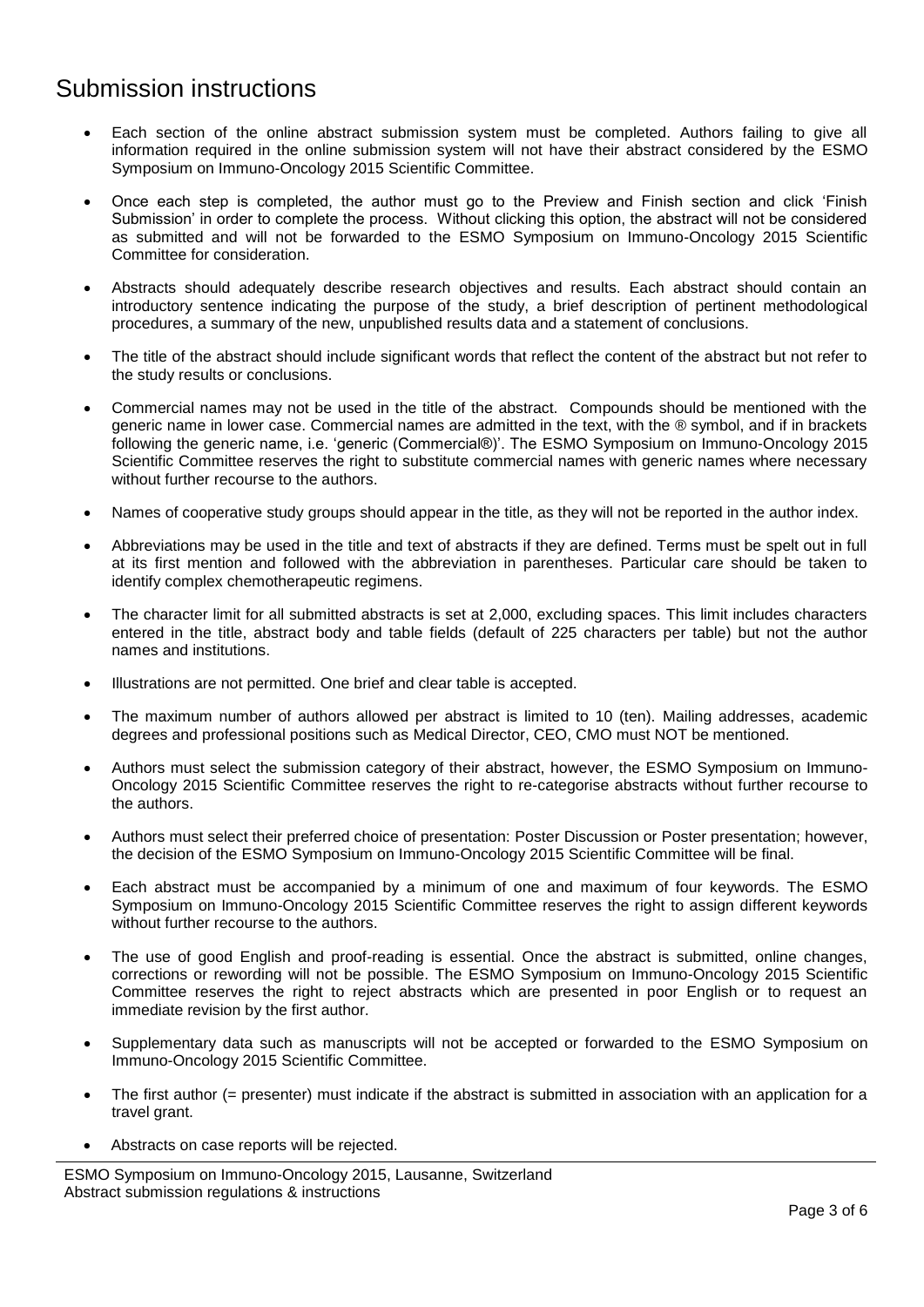### Presentation and publication of accepted abstracts

The ESMO Symposium on Immuno-Oncology 2015 Scientific Committee will select abstracts for presentation during the Symposium and determine the format of the presentations from the following possibilities:

- **Poster Discussion** Presentation and analysis by an invited speaker highlighting important findings within a disease type or about a common theme plus interactive audience discussion.
- **Poster** An important method for communicating details of scientific research, posters will be on display for the duration of the Symposium.

All accepted abstracts will be published in the ESMO Symposium on Immuno-Oncology 2015 Abstract Book.

Detailed instructions for the preparation of visual presentations and posters will be made available on the ESMO website at the end of August 2015 along with scheduling notices.

### Publication schedule of accepted abstracts

- 1. Abstracts accepted for poster presentation during ESMO Symposium on Immuno-Oncology 2015 and for publication in the Symposium Abstract Book, will be published online on the ESMO website on Thursday 13 November 2015.
- 2. Abstracts selected for the official **ESMO Symposium on Immuno-Oncology 2015 Press Programme** will be made public at the beginning of the Symposium.

| Abstracts accepted as:<br>Poster (suffix 'P')<br>$\bullet$<br>Abstracts selected for Poster Discussion (suffix 'PD')<br>$\bullet$ | 13 November 2015, 12:00 Central European<br>Time        |
|-----------------------------------------------------------------------------------------------------------------------------------|---------------------------------------------------------|
| EXCEPT:                                                                                                                           |                                                         |
| Abstracts selected for official ESMO Symposium on<br>$\bullet$<br>Immuno-Oncology Press Programme<br>(additional suffix ' PR')    | Beginning of ESMO Symposium on Immuno-<br>Oncology 2015 |

### Trial in progress abstracts

Trial in Progress abstracts in all phases of clinical research (phases I to III) may be submitted.

It is expected that abstracts submitted as Trial in Progress are ongoing trials that have not reached any protocolspecified endpoints for analysis and consequently will only require the completion of two (2) sections:

- **Background**
- Trial design

Notes:

- Recruitment must have already begun or have been completed by the abstract submission deadline of 08 September 2015.
- Abstracts including results or preliminary data will be rejected.

Trial in Progress abstracts may not be considered for Proffered Paper (oral) presentation.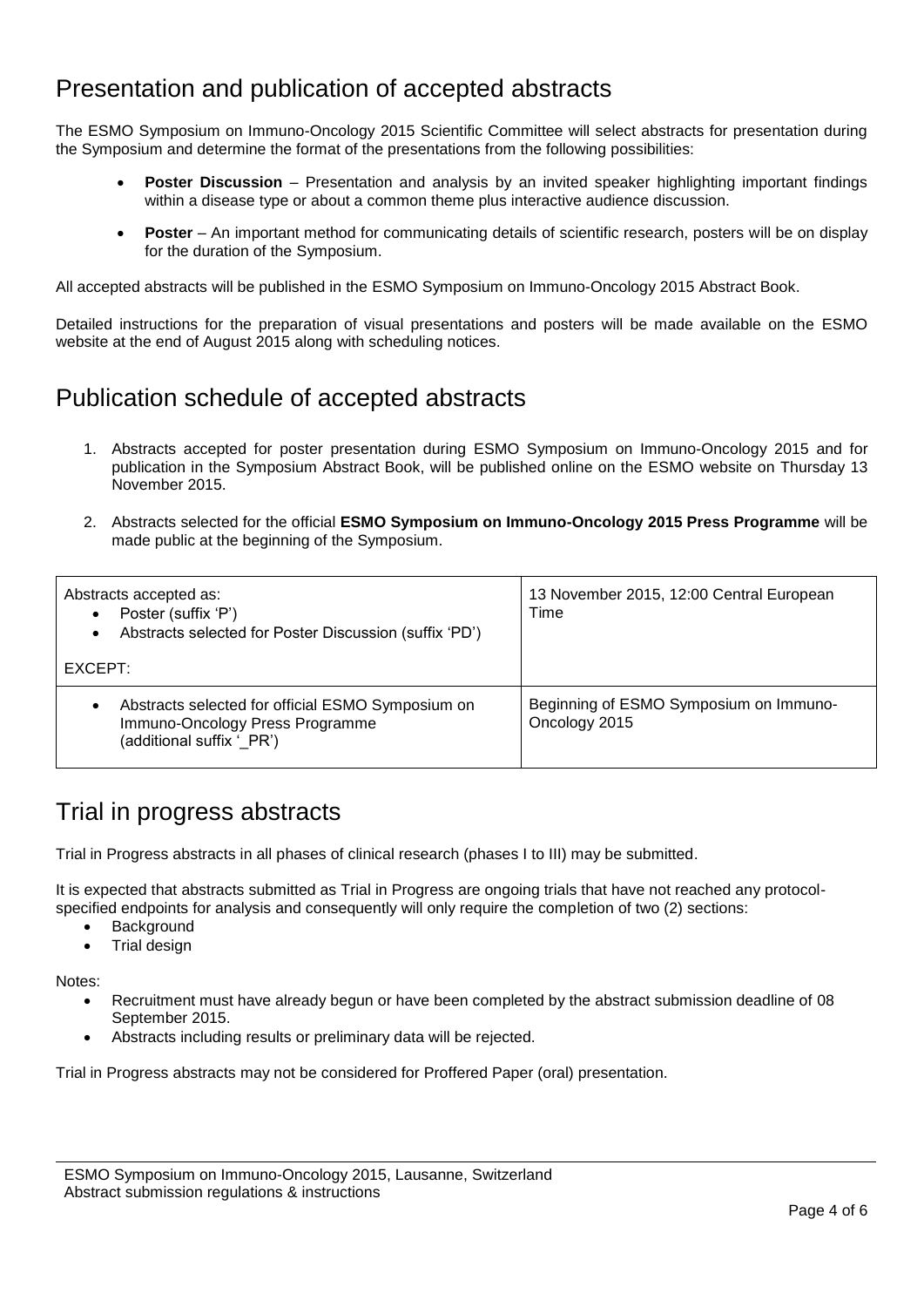# Confidentiality policy

Abstracts submitted to ESMO Symposium on Immuno-Oncology 2015 are considered confidential until publicly released in connection with the ESMO Symposium on Immuno-Oncology 2015 meeting. Prior to public release, the author, co-authors, research sponsors, journalists and others may not:

- Make the information public or provide it to others who can make it public (e.g. press);
- Publish or present the information or provide it to others who can make it public
- Use the information for trading purposes or provide it to others who can use it for trading purposes

If information from the abstract or additional study data are disclosed in advance of public release in connection with ESMO Symposium on Immuno-Oncology 2015, the abstract will no longer be eligible for inclusion in the ESMO Symposium on Immuno-Oncology 2015 programme and/or will be subject to removal.

#### Confidentiality policy exceptions

According to the Confidentiality policy, data and other information in a research abstract is confidential from the time the abstract is submitted to ESMO Symposium on Immuno-Oncology 2015 until public release in connection with ESMO Symposium on Immuno-Oncology 2015.

When a publicly traded company is required to disclose data or other information from a confidential abstract in advance of the public release to satisfy requirements of the US Securities and Exchange Commission (SEC) or a corresponding body in another country, the abstract is still eligible for inclusion in the ESMO Symposium on Immuno-Oncology 2015 programme provided that the company submits to the ESMO Press Office [\(media@esmo.org\)](mailto:media@esmo.org) in advance of the release written notification of the requirement to issue information in accordance to SEC regulations. In the interest of effective peer-reviewed presentation of data at ESMO Symposium on Immuno-Oncology 2015, and particularly if the abstract has been tentatively included in the official ESMO Symposium on Immuno-Oncology 2015 Press Programme, the company is required to get in contact with the ESMO Press Office in advance of the release to notify that a press release regarding an abstract included in the official ESMO Symposium on Immuno-Oncology 2015 Press Programme will have to be issued in accordance to SEC regulations.

The ESMO Symposium on Immuno-Oncology 2015 organisers recommend that the company's press release adheres to the Qualitative Sample Press Release (provided by the ESMO Press Office) and:

- 1. Summarises data cited in the abstract in a qualitative way rather than providing specific quantitative information, including exact figures on the study
- 2. Avoids interpretations about the implications of the data for clinical practice
- 3. Notes that full data has been submitted to, and will be presented at, ESMO Symposium on Immuno-Oncology 2015 in an official programme session.

The ESMO Press Office will review the company's press release to ensure it adheres to the Qualitative Sample Press Release and evaluate if the abstract can still be included in the official ESMO Symposium on Immuno-Oncology 2015 Press Programme.

If the press release includes significantly more information than the ESMO Symposium on Immuno-Oncology's recommendations, the abstract's placement in ESMO Symposium on Immuno-Oncology 2015 is subject to change and can be withdrawn from the official ESMO Symposium on Immuno-Oncology 2015 Press Programme.